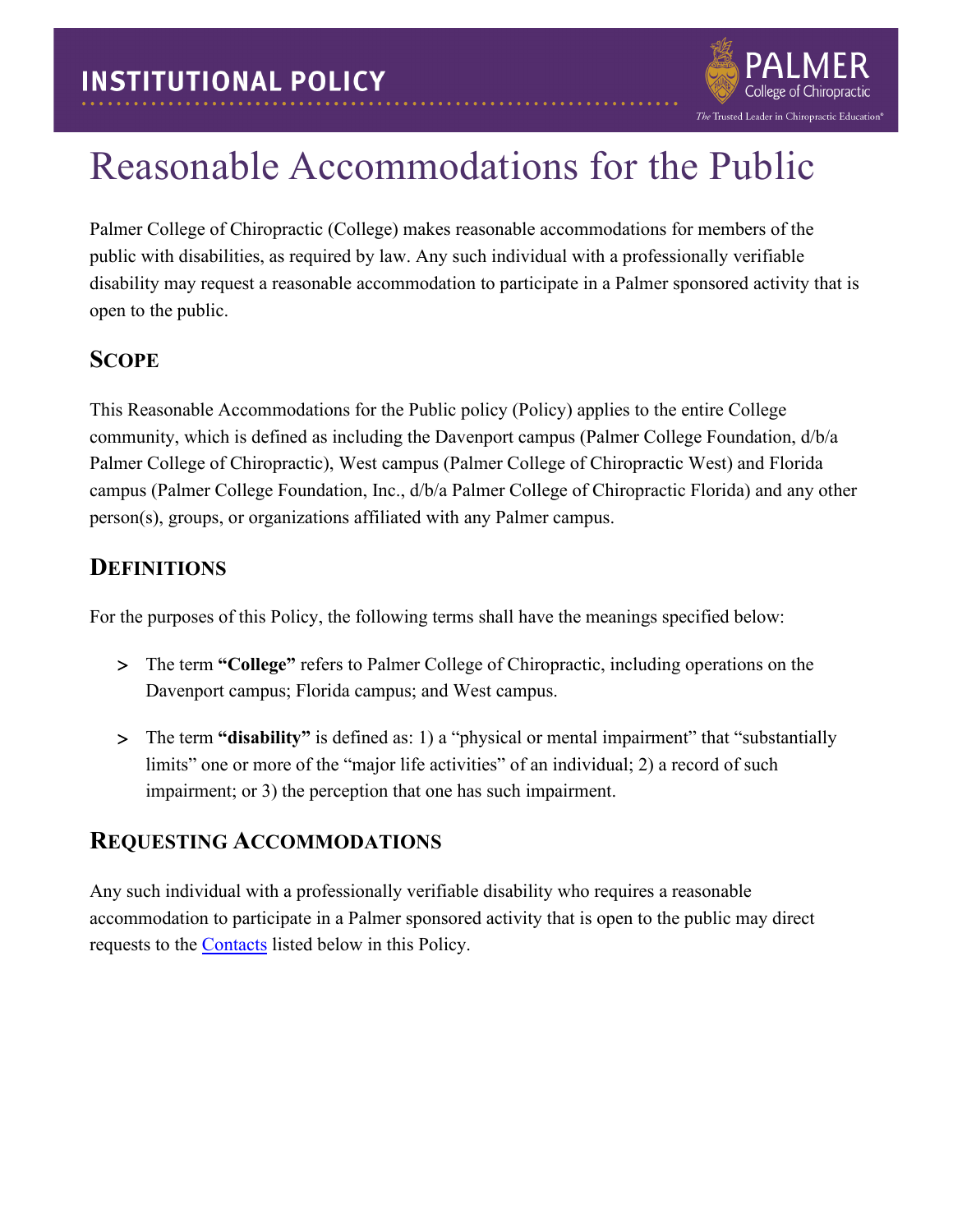### **STANDARD INSTITUTIONAL POLICY PROVISIONS**

Institutional policies are supplemented by provisions that are applicable to all institutional policies. It is the responsibility of all employees and students to know and comply with these standards.

> [Standard Provisions Applicable to All Institutional Policies](http://www.palmer.edu/uploadedFiles/Pages/Students/Resources_and_Offices/Handbook_and_Policies/_pdf/Standard-Provisions-Applicable-to-All-Institutional-Policies.pdf)

# Additional Information

#### **ASSOCIATED POLICIES, PROCESSES AND/OR PROCEDURES**

This Policy is supplemented below. It is the responsibility of all employees and students to know and comply with policies and procedures as supplemented.

#### **POLICIES**

 $> N/A$ 

#### **PROCESSES AND/OR PROCEDURES**

 $> N/A$ 

#### **FORMS/INSTRUCTIONS**

> [Accommodation Request Form for the Public](https://cm.maxient.com/reportingform.php?PalmerCollege&layout_id=6)

#### **OTHER RELATED INFORMATION**

> N/A

#### <span id="page-1-0"></span>**CONTACTS**

#### **Main Campus, Davenport, Ia.**

> Holly Fischer Disability Services Coordinator for Public Events 1000 Brady Street Davenport, IA 52803-5214

IP Reasonable Accommodations for the Public Policy Page **2** of **4**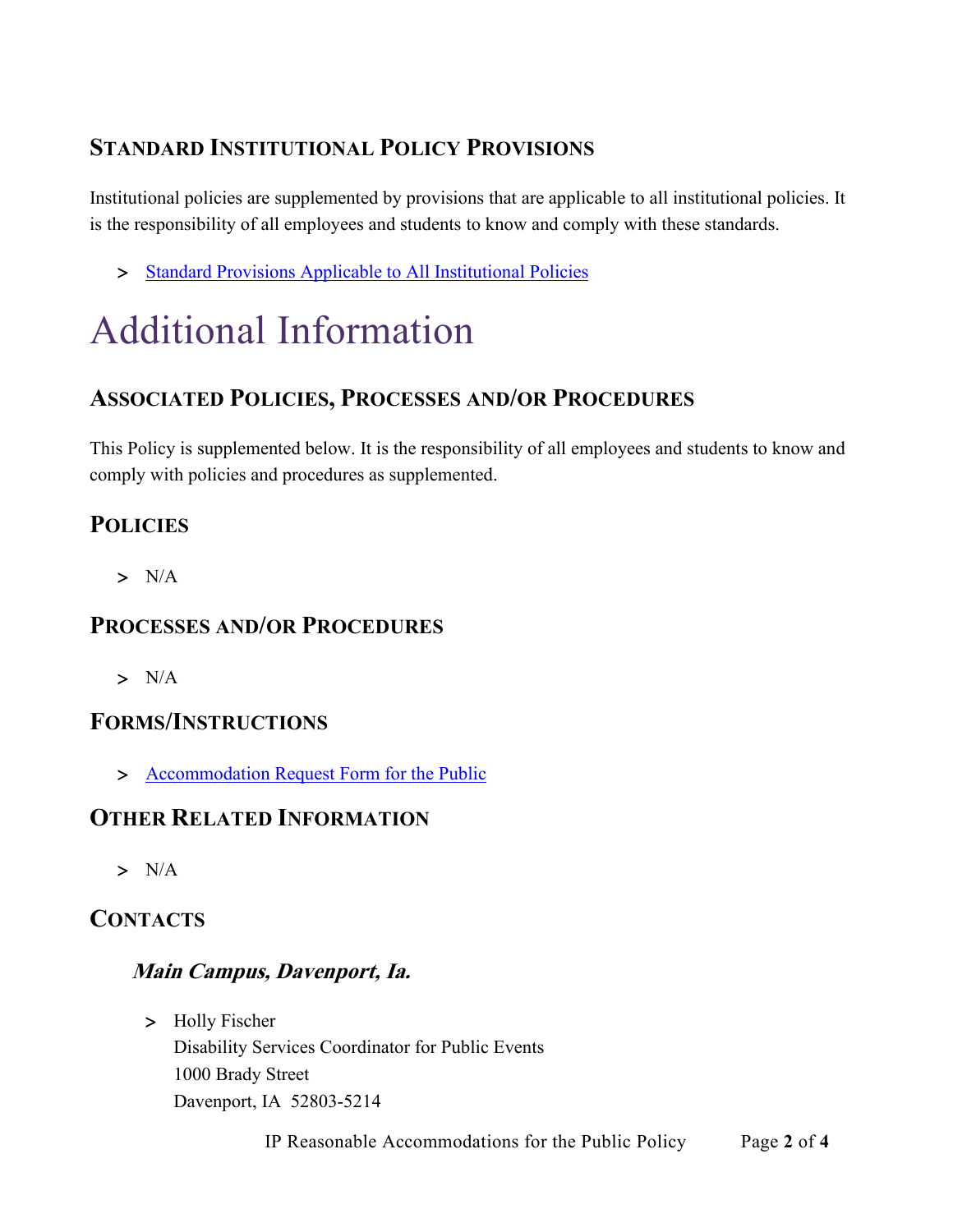(563) 884-5826 [holly.fischer@palmer.edu](mailto:holly.fischer@palmer.edu) 

#### **Florida Campus, Port Orange, Fla.**

> Jason Brewer Disability Services Coordinator for Public Events Student Administrative Services 4777 City Center Parkway Port Orange, FL 32129-4153 (386) 763-2781 [jason.brewer@palmer.edu](mailto:jason.brewer@palmer.edu) 

#### **West Campus, San Jose, Calif.**

> Disability Services Coordinator for Public Events 90 E. Tasman Drive San Jose, CA 95134 (408) 944-6011

#### **HISTORY**

| Vice Chancellor for Marketing and Communication |
|-------------------------------------------------|
| Palmer College of Chiropractic                  |
| 1000 Brady Street                               |
| Davenport, Iowa                                 |
| $(563) 884 - 5294$                              |
| james.oconnor@palmer.edu                        |

IP Reasonable Accommodations for the Public Policy Page **3** of **4**